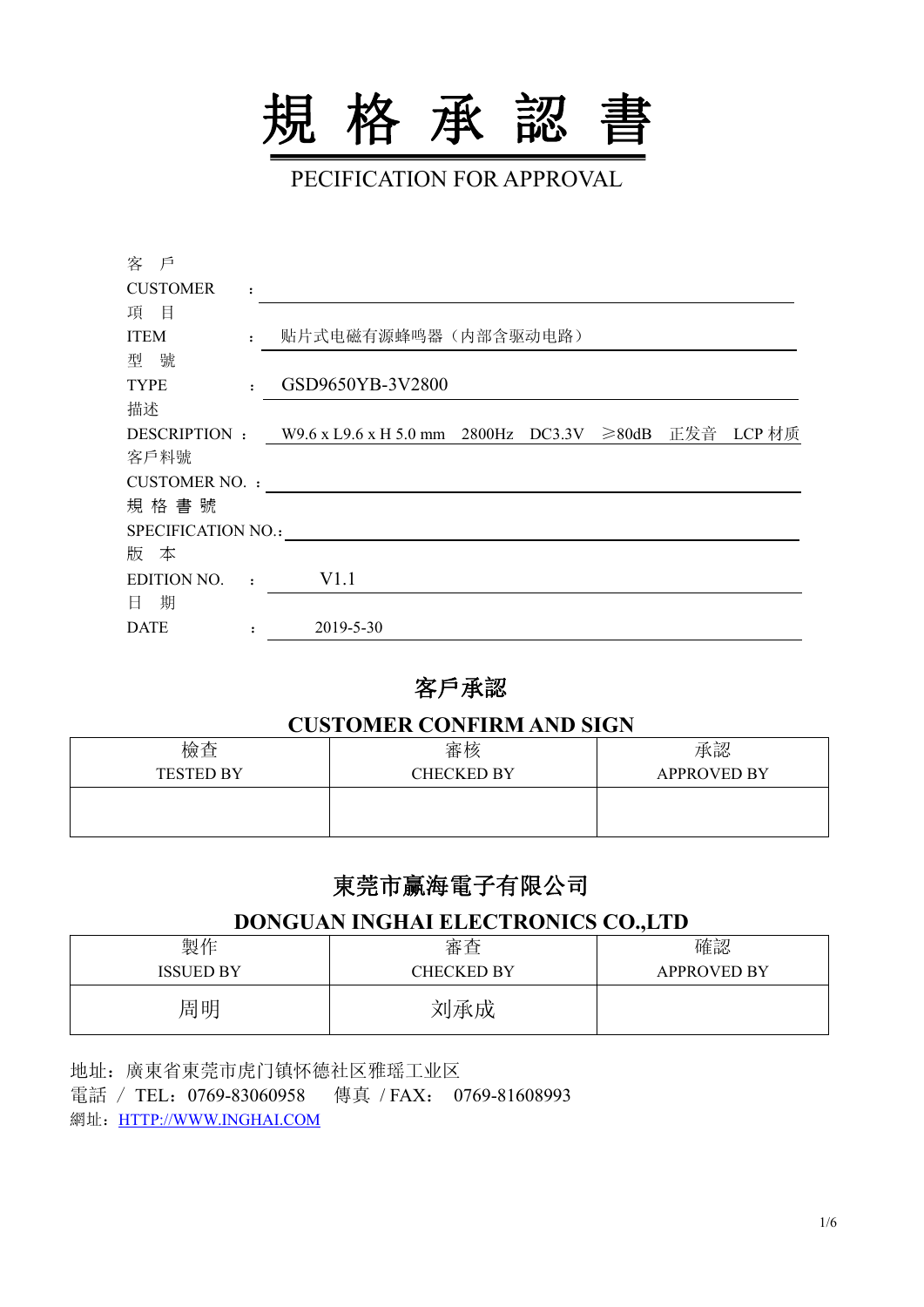# **A. SCOPE**

This specification applies SMD piezoelectric buzzer, GSD9605YB-3V2800

## **B. SPECIFICATION**

| No.            | Item                                          | <b>Unit</b>          | <b>Specification</b>  | <b>Condition</b>         |
|----------------|-----------------------------------------------|----------------------|-----------------------|--------------------------|
| 1              | Oscillation Frequency                         | <b>KHz</b>           | $2700 \pm 0.3$        |                          |
| $\overline{2}$ | <b>Operating Voltage</b>                      | <b>VDC</b>           | $2 - 5$               |                          |
| 3              | <b>Rated Voltage</b>                          | <b>VDC</b>           | 3.3                   |                          |
| 4              | <b>Current Consumption</b>                    | mA                   | <b>MAX. 30</b>        | at Rated Voltage         |
| 5              | Sound Pressure Level                          | dB                   | <b>MIN. 80</b>        | at 10cm at Rated Voltage |
| 6              | <b>Tone Nature</b>                            |                      | Single                |                          |
| $\overline{7}$ | <b>Operating Temperature</b>                  | $\mathrm{C}$         | -20~+70 可承受回流焊 260°5秒 |                          |
| 8              | Storage Temperature                           | $\mathrm{C}^{\circ}$ | $-30 \sim +85$        |                          |
| 9              | Dimension                                     | mm                   | 9.6x 9.6x H5.0        | See appearance drawing   |
| 10             | Weight (MAX)                                  | gram                 | 1.5                   |                          |
| 11             | <b>Housing Material</b>                       |                      | PPS(Black)            |                          |
| 12             | Leading Pin                                   |                      | Plated Brass(Au)      | See appearance drawing   |
| 13             | Environmental<br><b>Protection Regulation</b> |                      | <b>RoHS</b>           |                          |

**C. APPEARANCE DRAWING**  $T$ **ol**  $:= 0.3$  **Unit:** mm

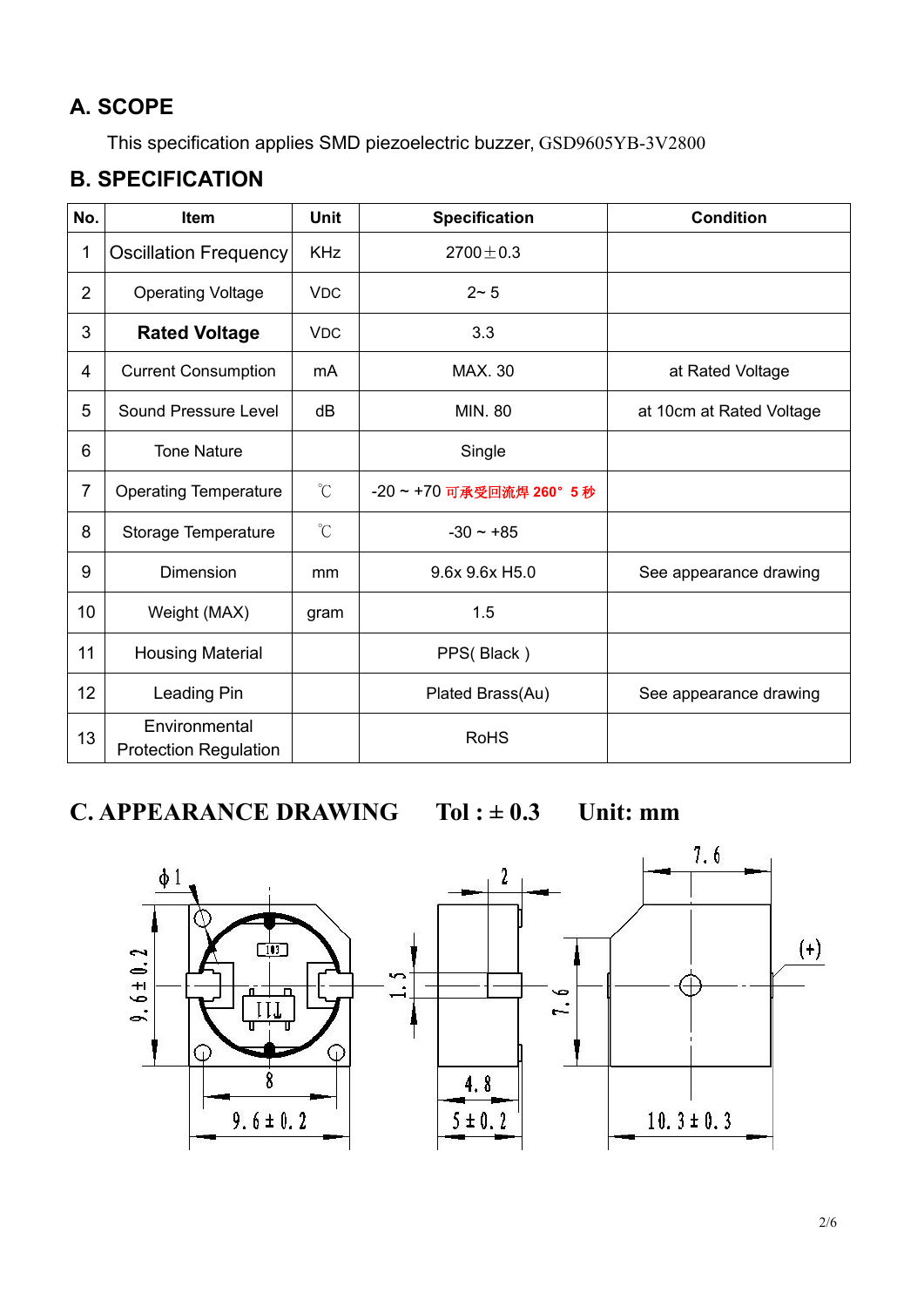### **D.TESTING METHOD**

### **Standard Measurement conditions**

Temperature:25±2℃ Humidity:45-65%

### **Acoustic Characteristics:**

The oscillation frequency, current consumption and sound pressure are measured by the measuring instruments shown below



**In the measuring test, buzzer is placed as follows:**



### **E. VOLTAGE / CURRENT / SOUND PRESSURE CHARACTERISTICS**

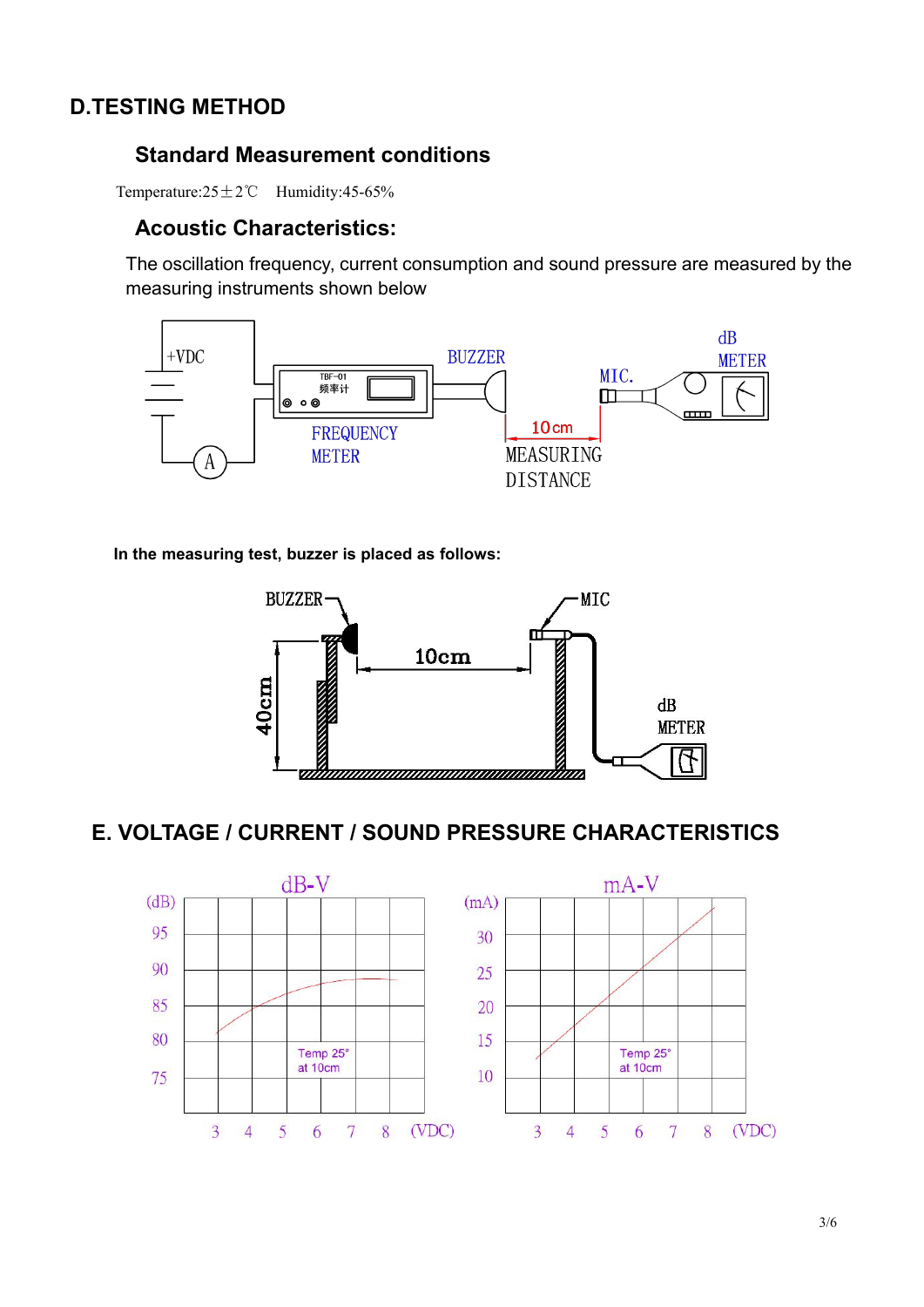## **F. Soldering Condition**

(1)Recommendable reflow soldering condition is as follows (Reflow soldering is twice)

Note:It is requested that reflow soldering should be executed after heat of product goes down to normal.



Heat resistant line

(Used when heat resistant reliability test is performed)

(2)Manual soldering

Manual soldering temperature 350 °C within 5 sec.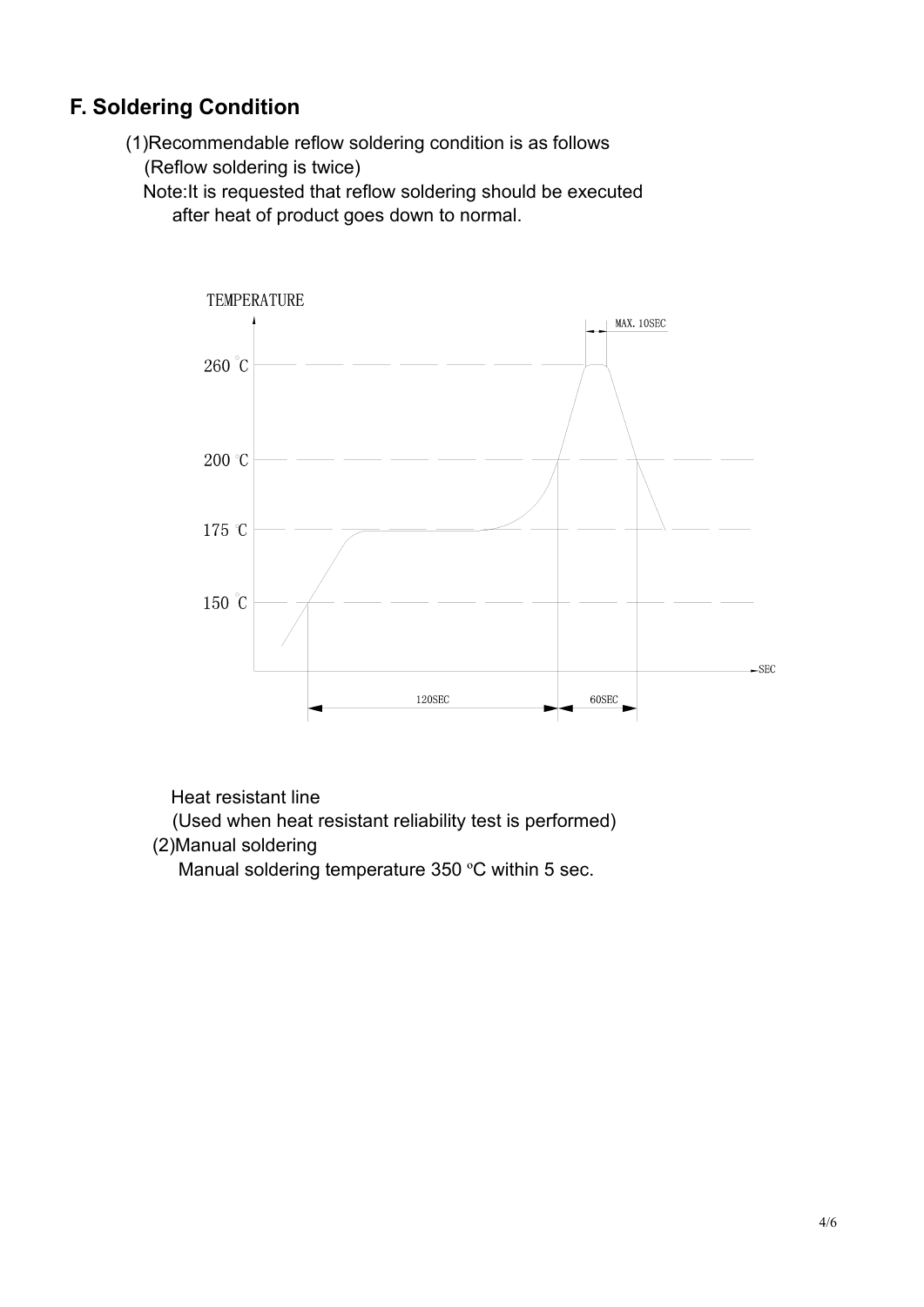## **G: Reliability Test**

After any following tests the part shall meet specifications without any degradation in appearance and performance except SPL. SPL shall not deviate more than -10 dB from the initial value

- **1. Ordinary Temperature Life Test** The part shall be subjected to 96 hours at  $25±10°C$ . Input rated voltage Resonant frequency, 1/2 duty Square wave.
- **2. High Temperature Test** The part shall be capable of with standing a storage temperature of +85℃ for 96 hours.
- **3. Low Temperature Test** The part shall be capable of with standing a storage temperature of -30℃ for 96 hours.
- **4. Humidity Test** Temperature:+40℃±3℃ Relative Humidity:90%~95% Duration: 48 hours and expose to room temperature for 6 hours
- **5. Temperature Shock Test** Temperature:70℃ /1hour→ 25℃/3hours→-30℃/1hour→ 25℃/3hours (1cycle) Total cycle: 10 cycles
- **6. Drop Test**

Standard Packaging From 120mm(Drop on hard wood or board of 5cm thick, three sides, six plain.)

**7. Vibration Test** Vibration:1000cycles /min. Amplitude:1.5mm, Duration: 1 hour in each 3 axes

#### **Measuring condition**

Part shall be measured under a condition (Temperature:  $5 \sim 35^{\circ}$ C, Humidity:  $45\% \sim 85\%$ R.H., Atmospheric pressure: 860 ~1060hPa) unless the standard condition (Temperature: 25±3℃, Humidity: 60±10%R.H. Atmospheric pressure: 860  $\sim$ 1060hPa) is regulated to measure.

#### **Note:**

As this product is not protected from foreign material entering, please make sure that any foreign materials (e.g. magnetic powder, washing solvent, flux, corrosive gas) do not enter this product in your production processes. The functional degradation (e.g. SPL down) may occur if foreign material enter it.